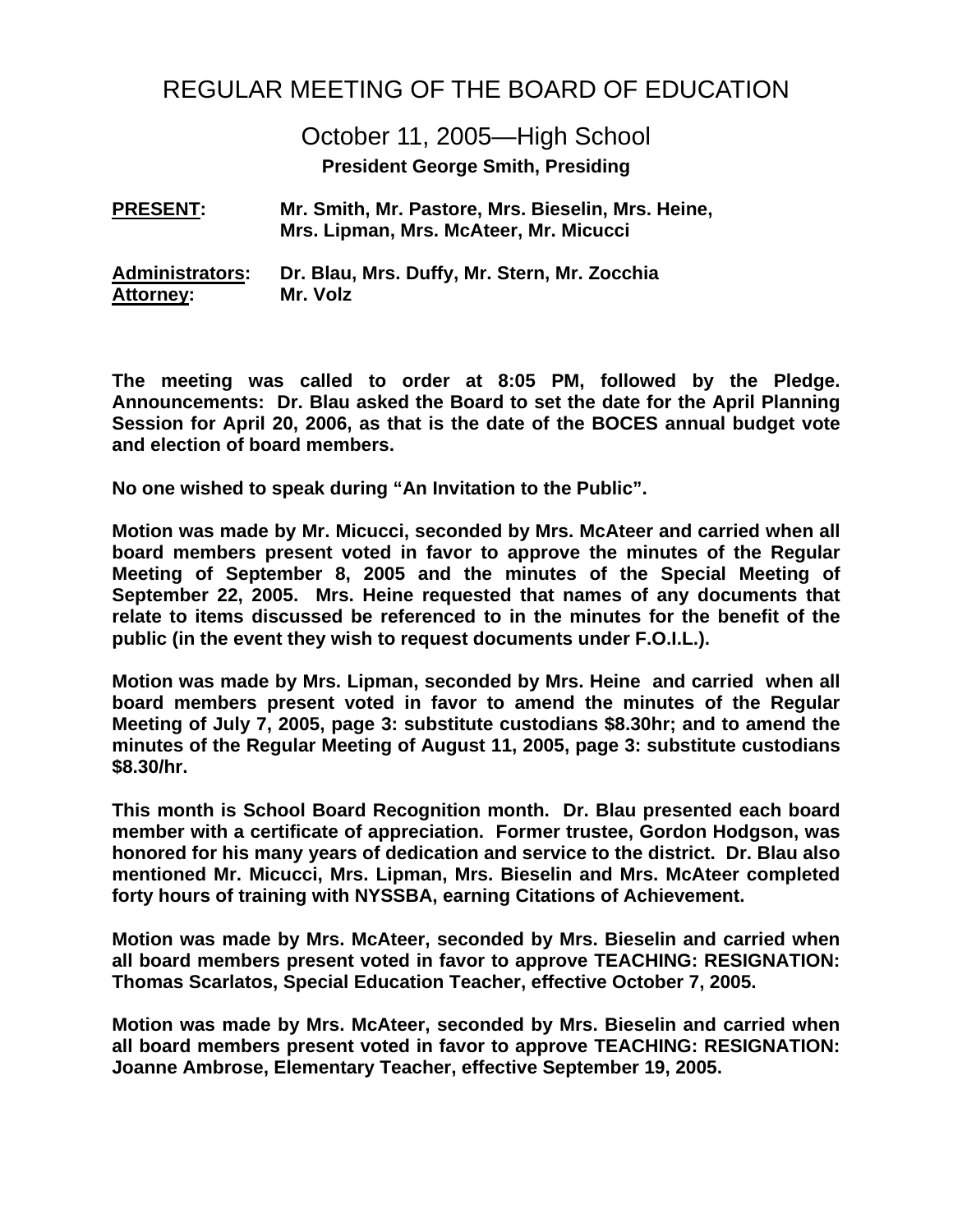## **Page 2 Regular Meeting October 11, 2005**

**Motion was made by Mrs. McAteer, seconded by Mrs. Lipman and carried when all board members present voted in favor to approve TEACHING: CHILD REARING LEAVE OF ABSENCE (unpaid) (Pursuant to Family and Medical Leave Act of 1993—12 Weeks continuous medical coverage): Josephine Hassett, Physical Education Teacher, effective September 23, 2005 to December 18, 2005.** 

**Motion was made by Mrs. Lipman, seconded by Mrs. McAteer and carried when all board members present voted in favor to approve TEACHING: PART-TIME APPOINTMENT (grant funded): Wendy Schou, Special Education Teacher, effective September 6, 2005 to June 30, 2006 (Oquenock; RR; Step 31 prorated at .6; continuation from 2004-05).** 

**Motion was made by Mrs. McAteer, seconded by Mrs. Heine and carried when all board members present voted in favor to approve TEACHING: PART-TIME APPOINTMENT (grant funded): Catherine Lang, Special Education Teacher, effective September 6, 2005 to June 30, 2006 (Beach St.; RR; Step 6<sup>1</sup> ; prorated at .4; continuation from 2004-05).** 

**Motion was made by Mr. Micucci, seconded by Mrs. Heine and carried when all board members present voted in favor to approve TEACHING: REGULAR SUBSTITUTE: Kristin Timpson, Elementary Teacher, effective September 30, 2005 to June 30, 2006, Step 14 ; Westbrook; Grade 5, replacing J. Ambrose.** 

**Motion was made by Mrs. McAteer, seconded by Mr. Micucci and carried when all board members present voted in favor to approve TEACHER ASSISTANT: RECALL TO PROBATIONARY POSITION: Patricia Morley, Teacher Assistant, effective September 1, 2005 to August 31, 2008, Step 4.** 

**Motion was made by Mrs. Heine, seconded by Mrs. McAteer and carried when all board members present voted in favor to approve CLASSIFIED CIVIL SERVICE: RESIGNATION: Laura Albanese, Teacher Aide, effective October 14, 2005, Step 7.** 

**Motion was made by Mr. Pastore, seconded by Mrs. McAteer and carried when all board members present voted in favor to approve CLASSIFIED CIVIL SERVICE: RESIGNATION: Jeanne Bird, 3-hour Teacher Aide, effective September 26, 2005.** 

**Motion was made by Mrs. Bieselin, seconded by Mrs. Lipman and carried when all board members present voted in favor to approve CLASSIFIED CIVIL SERVICE: RESIGNATION: Patricia Rosen, Handicapped Service Aide, effective September 30, 2005, Step 4.** 

**Motion was made by Mrs. Lipman, seconded by Mrs. McAteer and carried when all board members present voted in favor to approve CLASSIFIED CIVIL SERVICE: PROBATIONARY APPOINTMENT: Donna Cummings, Cafeteria Aide (3 hours), effective September 7, 2005, Step 1, replacement.** 

**Motion was made by Mrs. Lipman, seconded by Mrs. Bieselin and carried when all board members present voted in favor to approve CLASSIFIED CIVIL SERVICE:**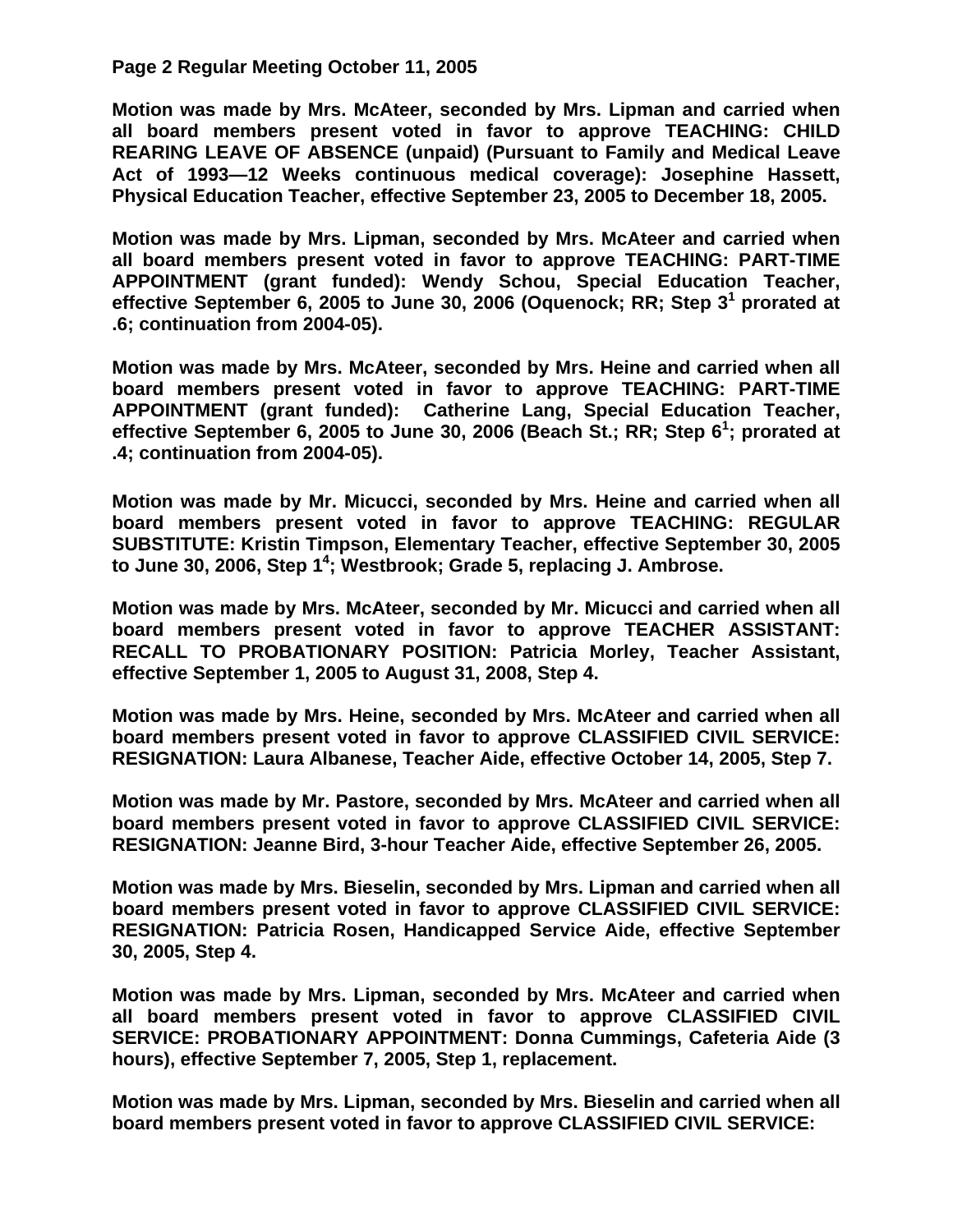**Page 3 Regular Meeting October 11, 2005** 

**PROBATIONARY APPOINTMENT: Brian Gordon, PT Security Officer (Peace Officer), effective September 19, 2005, Step 1, replacement.** 

**Motion was made by Mrs. Heine, seconded by Mrs. McAteer and carried when all board members present voted in favor to approve CLASSIFIED CIVIL SERVICE: PROBATIONARY APPOINTMENT: Melanie Lahtonen, Special Ed Aide, effective September 30, 2005, Step 1, new position as per IEP, grant funded.** 

**Motion was made by Mrs. Heine, seconded by Mrs. Lipman and carried when all board members present voted in favor to approve CLASSIFIED CIVIL SERVICE: PROBATIONARY APPOINTMENT: Deidre Pagano, Special Ed Aide, effective September 6, 2005, Step 3, new position as per IEP, grant funded.** 

**Motion was made by Mrs. Lipman, seconded by Mrs. Bieselin and carried when all board members present voted in favor to approve CLASSIFIED CIVIL SERVICE: PROBATIONARY APPOINTMENT: Rose White, Teacher Aide, effective October 11, 2005, Step 1.** 

**Motion was made by Mrs. Lipman, seconded by Mr. Micucci and carried when all board members present voted in favor to approve CLASSIFIED CIVIL SERVICE: CHANGE IN TITLE: Coleen Kane, Special Ed Aide, effective September 22, 2005, Step 3, new position as per IEP.** 

**Motion was made by Mrs. Bieselin, seconded by Mrs. McAteer and carried when all board members present voted in favor to approve CLASSIFIED CIVIL SERVICE: RECALL: Catherine Piccinini, Teacher Aide, effective October 3, 2005, Step 1, replacement.** 

**Motion was made by Mr. Pastore, seconded by Mrs. McAteer and carried when all board members present voted in favor to approve CLASSIFIED CIVIL SERVICE: SUBSTITUTE CUSTODIAN (\$8.30/hr): Joseph Consavage, effective October 10, 2005.** 

**Motion was made by Mrs. McAteer, seconded by Mrs. Bieselin and carried when all board members present voted in favor to approve CLASSIFIED CIVIL SERVICE: SUBSTITUTE CUSTODIAN (\$8.30/hr): John McMahon, effective September 8, 2005.** 

**Motion was made by Mr. Micucci, seconded by Mrs. McAteer and carried when all board members present voted in favor to approve CLASSIFIED CIVIL SERVICE: SUBSTITUTE FOOD SERVICE WORKER (\$6.50/hr): Lisa Daly, effective September 26, 2005.** 

**Motion was made by Mrs. Lipman, seconded by Mrs. McAteer and carried when all board members present voted in favor to approve CLASSIFIED CIVIL SERVICE: SUBSTITUTE FOOD SERVICE WORKER (\$6.50/hr): Laurie Cortigino, effective September 6, 2005.** 

**Motion was made by Mrs. McAteer, seconded by Mrs. Bieselin and carried when all board members present voted in favor to approve CLASSIFIED CIVIL SERVICE**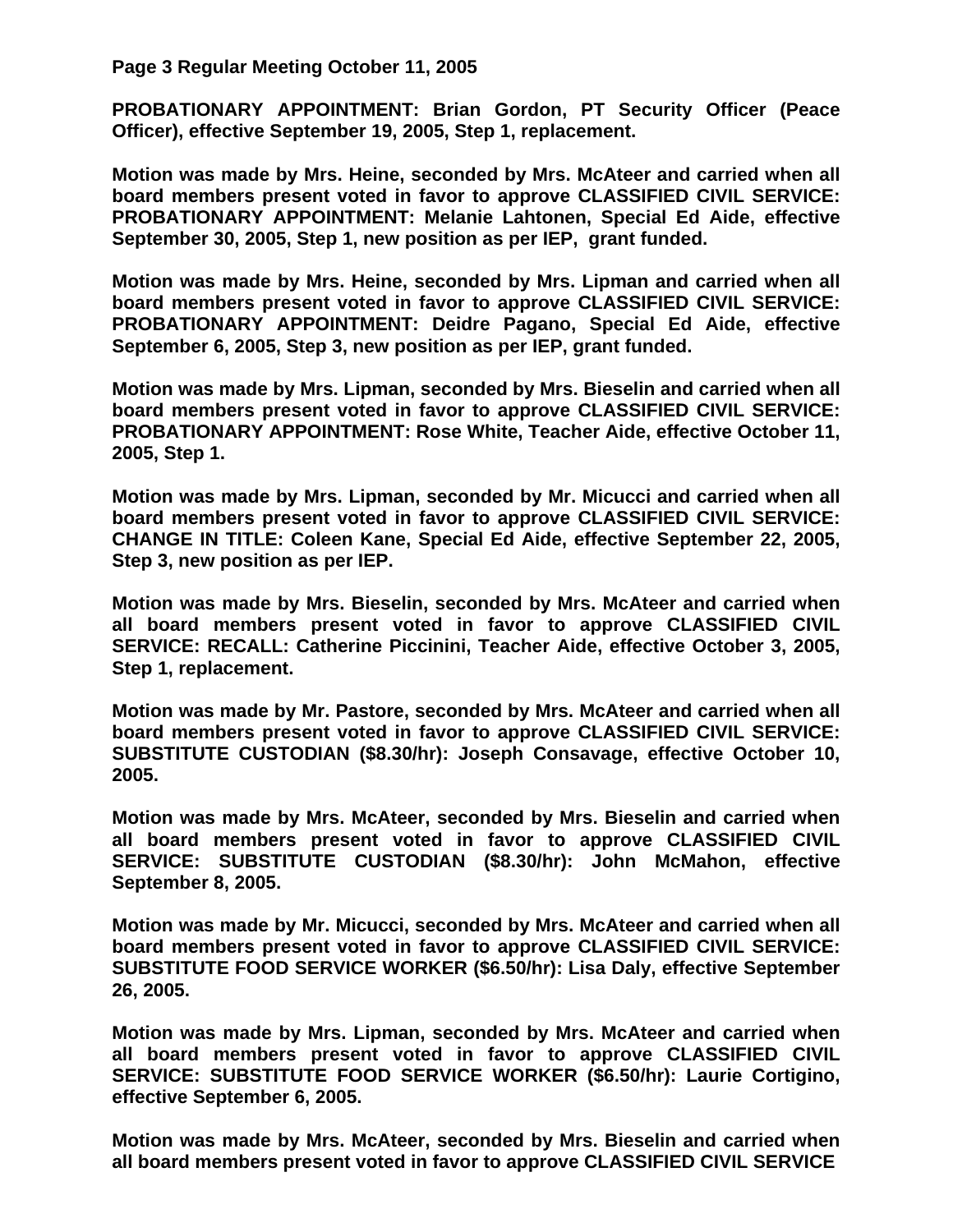## **Page 4 Regular Meeting October 11, 2005**

**SUBSTITUTE TEACHER AIDE (\$6.75/hr): Laurie Cortigino, effective September 6, 2005.** 

**Motion was made by Mrs. Lipman, seconded by Mrs. Bieselin and carried when all board members present voted in favor to approve CLASSIFIED CIVIL SERVICE SUBSTITUTE TEACHER AIDE (\$6.75/hr): Michele Milligan, effective September 13, 2005.** 

**Motion was made by Mr. Pastore, seconded by Mrs. McAteer and carried when all board members present voted in favor to approve CLASSIFIED CIVIL SERVICE: SUBSTITUTE CLERICAL (\$8.83/hr): Jeanne Bird, effective September 26, 2005.** 

**Motion was made by Mrs. McAteer, seconded by Mrs. Bieselin and carried when all board members present voted in favor to approve CLASSIFIED CIVIL SERVICE: SUBSTITUTE NURSE (\$85 per diem): Nancy Lydon, effective October 7, 2005.** 

**Motion was made by Mrs. McAteer, seconded by Mrs. Bieselin and carried when all board members present voted in favor to approve OTHER: SUBSTITUTE TEACHERS (\$85 per diem): Matthew Alt, effective September 13, 2005; Cristina Bowser, effective September 20, 2005; Amanda Cohen, effective September 19, 2005,** *student teacher***; Paige Fogarty, effective September 6, 2005; Kristian Gergorace, effective September 19, 2005,** *student teacher***; James Gladsky, effective October 6, 2005; Mary Gottesman, effective September 6, 2005,** *student teacher***; Amanda Lynch, effective September 6, 2005,** *student teacher***; James Mascia, effective September 6, 2005,** *student teacher***; Melanie Lahtonen, effective September 12, 2005,** *student teacher***; Michele Milligan, effective September 13, 2005; Gal Oren, effective September 19, 2005,** *student teacher***; Christin Potak, effective September 14, 2005; Monica Sandford, effective September 6, 2005,**  *student teacher***; Peter Sharak, effective September 29, 2005; David Wozniak, effective September 6, 2005,** *student teacher.* 

**Motion was made by Mr. Pastore, seconded by Mrs. McAteer and carried when all board members present voted in favor to approve OTHER: MENTOR PROGRAM 2005-06: Catherine Dolan-Stefanak, Coordinator, \$1,500 stipend.** 

**Motion was made by Mrs. McAteer, seconded by Mrs. Heine and carried when all board members present voted in favor to approve OTHER: MENTOR PROGRAM 2005-06: MENTORS (\$1,000 stipend): Judy Warren, Special Education (Ariana Breitfeller); Stephanie Fordera, Foreign Language (Elizabeth Burgalassi); Linda Smith, Elementary (Stacey Rennie {Carranante}); Nancy Piccirilli, Speech (Kathleen Finn); Ann McGrath, Elementary (Megan McCarthy); Helene Schwartz, Mathematics (Christine Zeck); Mary Kroll, Science {\$300 stipend} (Alexandra Dolce).** 

**Motion was made by Mrs. McAteer, seconded by Mrs. Lipman and carried when all board members present voted in favor to approve ADVISORS/CLUBS 2005-06 SCHOOL YEAR: High School: James Krais, Drama Coordinator; Richard Santeramo and Timothy Van Wyen, Sets Director (all productions) shared; Maria Meyer, Costume Director (all productions); Nicole Delaney, Director Children's**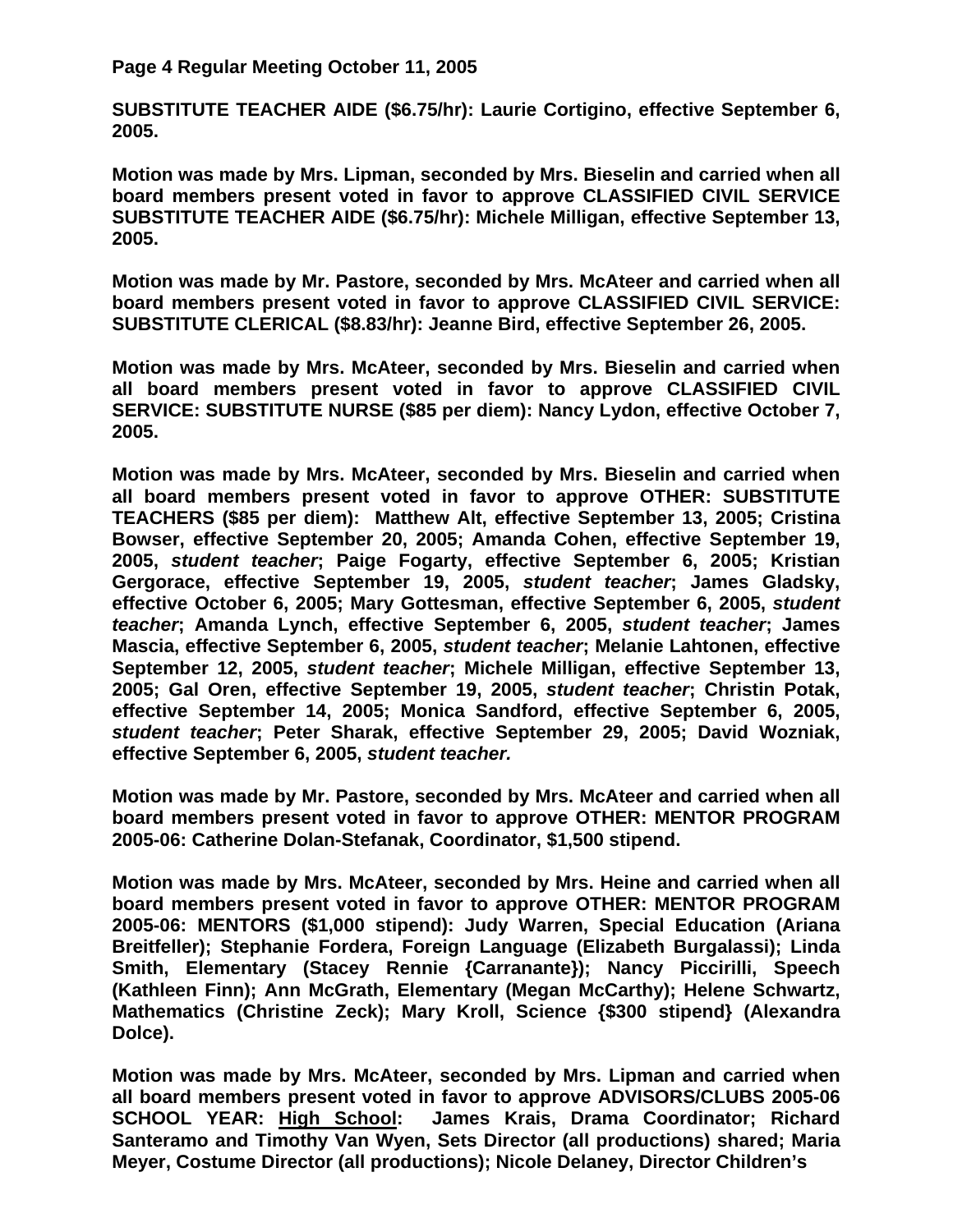## **Page 5 Regular Meeting October 11, 2005**

**Theater; David Kaufman, Director Spring Play; David Kaufman, Pit Director (musical); Salvatore Fiore, Director, Musical Play; Salvatore Fiore, Music Director-Musical Production; Lynn McVeety, Coordinator One Act Plays; James Krais, Director Marching/Pep Band; David Kaufman, Asst. Director Marching/Pep Band; James Krais, Director Jazz Esemble; David Kaufman, Jazz Lab; David Kaufman, All District Jazz; James Krais, Director Flag Team; David Gershfeld, Literary Magazine; Elizabeth Walsh-Bulger, Maria Meyer, and Kimberly Peters, Newspaper, shared; Ellen Fantauzzi and Danielle Griffin, Yearbook, shared; Ellen Fantauzzi, Photographer: Newspaper/Yearbook; Jennifer Burlandi, Senior Class Advisor; Vincent Caravana, Senior Class Advisor; Anne-Marie DiVenti, Junior Class Advisor; Melissa Curley, Junior Class Advisor; Nicole Cifelli, Sophomore Class Advisor; Kimberly Peters, Sophomore Class Advisor; Ann Barry, Freshman Class Advisor; Anthony Mellino, Student Senate; Norman Wingert, Student Senate; JoAnn Graceffo, Lion's Pride; Ellen Fantauzzi, National Honor Society; James Como, Mathletes, Sr. High; Kristin Doerr, Mathletes, Sr. High; Melissa Kennedy, Mathletes, Sr. High; John Sparacio, Audio-Visual Club Director; Michelle Falco, Academic Decathlon (Jr. Brainstormers); Kevin Murphy, Academic Decathlon (Brainstormers); Rosalba Torre, Media Coordinator; Victoria Newell, Extra-Curricular Treasurer; Patricia Morgigno, School Store; Sabrina Donato, Art Club; Patricia Morgigno, Distributive Education Club of America; Thomas Vitti, Earth Club; Peter McAllister, Federal Reserve Challenge; Athena Born, Foreign Language Honor Society; Patricia Portnoy and Joan Rizzo, Future Business Leaders Club, shared; JoAnn Posnanski, Library Club; David Kaufman, Music Club; Judith Hayes, Orchestra Club; Virginia Mullins and Paulina Zarokostas, Peer Leadership, shared; JoAnn Graceffo, S.A.D.D.** 

**Beach Street Middle School: Jesse Fawess, Drama Director; Jesse Fawess, Sets Director (all productions); Amy Stein, Costume Director (all productions); Jesse Fawess, Literary Magazine; Siobhan Kelly, Yearbook; Mitchel Luquer, Photographer: Newspaper/Yearbook; Geraldine Frain, G.O. (Student Council); Kimberly Price, G.O. (Student Council); Claudia Ramey and Mitchel Luquer, Jr. National Honor Society, shared; Carol Braun, Mathletes, Grade 8; Lisa Braat, Mathletes, Grade 7; Deborah Harris, Home and Careers Club; Patricia Fauvell, Homework Club, Grade 6; Laurene Wenz, Homework Club, Grade 6; Laurene Wenz, Leo Club, Grade 7; Geralyn Wilkens, Leo Club, Grade 8; Marion Metznik, Math Club, Grade 6; Mitchel Luquer, Peer Mediation; Mitchel Luquer, Peer Tutoring; Claudia Ramey, Peer Tutoring; James Stidd and Thomas Larsen,** 

**Robotics/Lego League, shared.**  William Eidenback, Music Director-Musical **Production; Kimberly Crouch, Drama Director; Arlene Brady, Sets Director (all productions); Margaret Garbarino, Costume Director (all productions); Dina Barone, Literary Magazine; Janet Loehr, Yearbook; Arlene Brady, Photographer: Newspaper/Yearbook; Jeanette Merola-Tamargo, G.O. (Student Council); Elyse Patti, G.O. (Student Council); Edward McNamara, Jr. National Honor Society; Dian Korade, Mathletes, Grade 8; Beth Crimi, Mathletes, Grade 7; Tanya Carbone, Homework Help Club Grade 6; MaryAnn Constantine, Homework Help Club Grade 6; Jacqueline Wilson, Homework Help Club Grades 7/8, Session 1; Pamela Kee, Homework Help Club Grades 7/8, Session 2; Jeanette Merola-Tamargo, Leadership Club Grade 6; Elyse Patti, Leadership Club Grades 7/8; Michael Gural and Michael Taranto, Robotics/Lego League, shared; Nicole Cagno-Angerame and Judi Gardner, School & Comm. Service Education Club, shared.**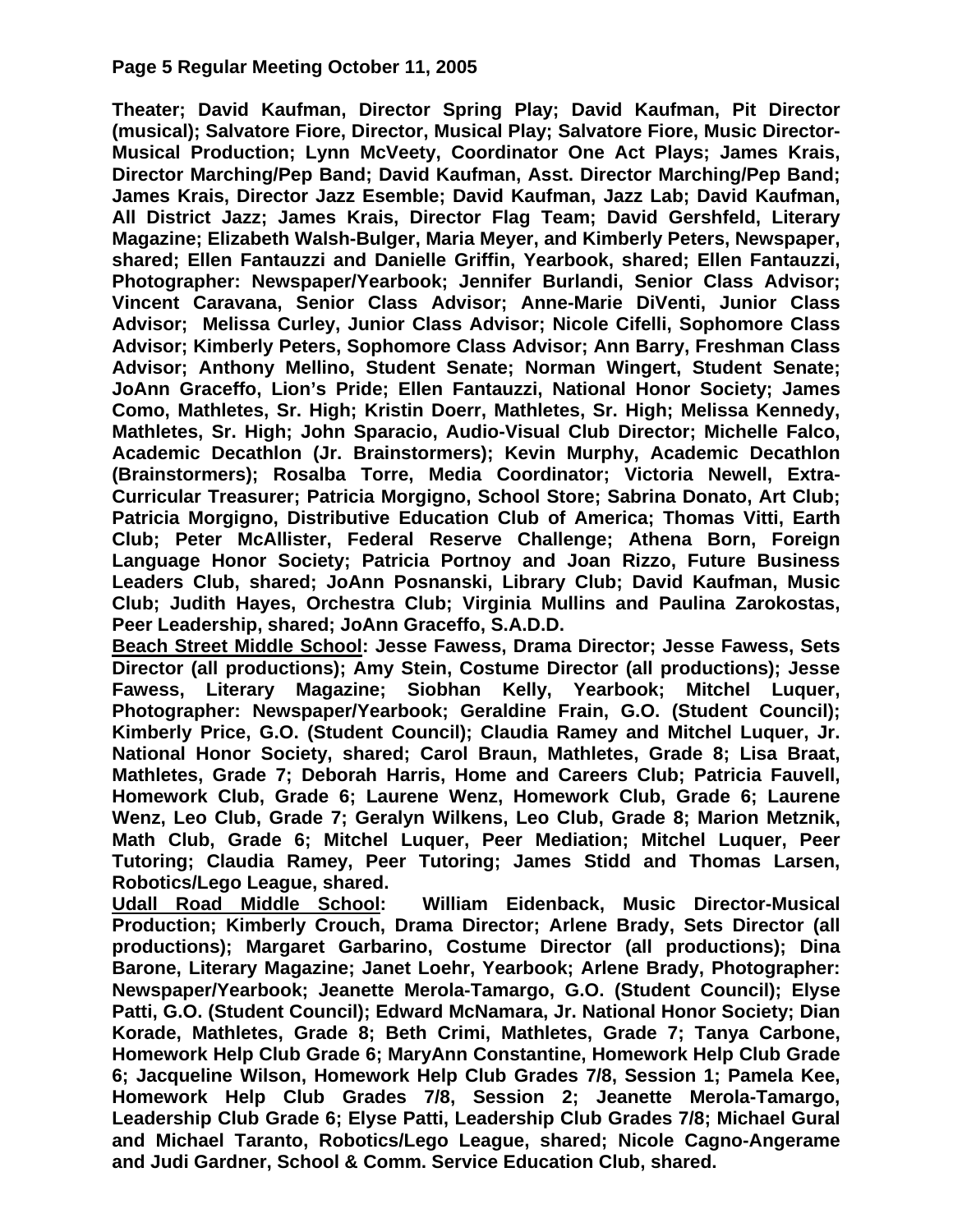**Page 6 Regular Meeting October 11, 2005** 

**Bayview Elementary School: Maureen Murphy, Bookstore; William Raffloer, Chess and Checkers Club; Ann McGrath, Computer Club; Maureen Murphy, Cub's Pride (School Store).** 

**P.J. Bellew Elementary School: Christine Maniscalco and Elisabeth Zamarelli, Battle of the Books, shared; Amanda Harvey, Book Share Club, Grades 1 & 2; Kristen Fawess, Computer Club; Mary Stewart, Scrabble Club; Moira Jones, Sky High Rockets Club; James Sorenson, Stock Market Game Club.** 

**Captree Elementary School: Timothy VanWyen, Art Club; Susan Burkart and Patricia Chieffo, Board Game Club, shared; Mary Robertson, Frank Sblendorio, and Justin DeMaio, Gardening Club, shared.** 

**Manetuck Elementary School: Thomas McGunnigle, Art Club, Grade 4; Thomas McGunnigle, Art Club, Grade 5; Kevin McLoughlin, Chess Club; Tara Staffieri, Computer Club, Primary Grades; Josephine Armetta, Computer Club, Grade 3; Karen Busch, Rubber Stamping Club; Robin Traina, Science Club.** 

**Oquenock Elementary School: Elizabeth Eidenback, Drama Director; C. Kevin Osburn, Drama Director; Paul Pekurney, Computer Club; David Haas, CORP Club, Grades 1-5.** 

**Westbrook Elementary School: Marissa Anselmo, AAA Safety Patrol Club; Jill Culver, Art Club; Mary Jane McGrath, Computer Club; Deborah Colvell and Kevin Lewis, Fitness Club, shared; Linda Caputo, Readers Club; Judith Schwartz and Staci Ansbach, School Store Club, shared.** 

**Motion was made by Mrs. McAteer, seconded by Mrs. Bieselin and carried when all board members present voted in favor to approve OTHER: AUDITORIUM TECHNICIANS 2005-06 School Year: Salvatore Fiore, High School; William Eidenback, Udall Road Middle School; Arthur Machowicz, Beach Street Middle School; Jerry A. Mangone, High School (School Functions \$75 per event; rental functions \$50 per hour) (Shared payment based upon availability as needed).** 

**Motion was made by Mrs. Heine, seconded by Mrs. McAteer and carried when all board members present voted in favor to approve OTHER: 2005-06 HIGH SCHOOL WINTER COACHES: Girls Basketball: Christopher Scharf, Varsity Coach; Aron Chizik, JV Coach; Jeremy Robertson, JV9 Coach. Boys Basketball: Steve Lenowicz, Varsity Coach; Patrick Tunstead, JV Coach; Shawn Rush, JV9 Coach. Wrestling: Anthony Mellino, Varsity Coach; John Sparacio, JV Coach; Nicholas LaGiglia, JV2 Coach. Boys Swimming: Duane Green, Varsity Coach; Robert Kollar, Asst. V Coach. Boys Bowling: Brian Cameron, Varsity Coach. Girls Bowling: Jim Klimkoski, Varsity Coach. Boys Winter Track: Sal Alaimo, Varsity Coach; Anthony Yuli, Asst. V Coach. Girls Winter Track: Christopher Kaigh, Varsity Coach; Margaret Okurowski, Asst. V. Coach.** 

**Motion was made by Mrs. McAteer, seconded by Mrs. Heine and carried when all board members present voted in favor to approve OTHER: 2005-06 MIDDLE SCHOOL EARLY WINTER COACHES: Volleyball: Diane Morris, 7-8 Udall Coach; Lauren Schultz, 7-8 Beach Coach. Boys Basketball: Brian Dieumegard, 7-8 Udall Coach; Frederick Butler, 7-8 Beach Coach.** 

**2005-06 MIDDLE SCHOOL LATER WINTER COACHES: Girls Basketball: Brian Dieumegard, 7-8 Udall Coach; Frederick Butler, 7-8 Beach Coach. Wrestling: Tom Powers, 7-8 Udall Coach; James Wood, 7-8 Udall Asst. Coach. James Beuther, 7- 8 Beach Coach; Tom Longobardi, 7-8 Beach Asst. Coach.**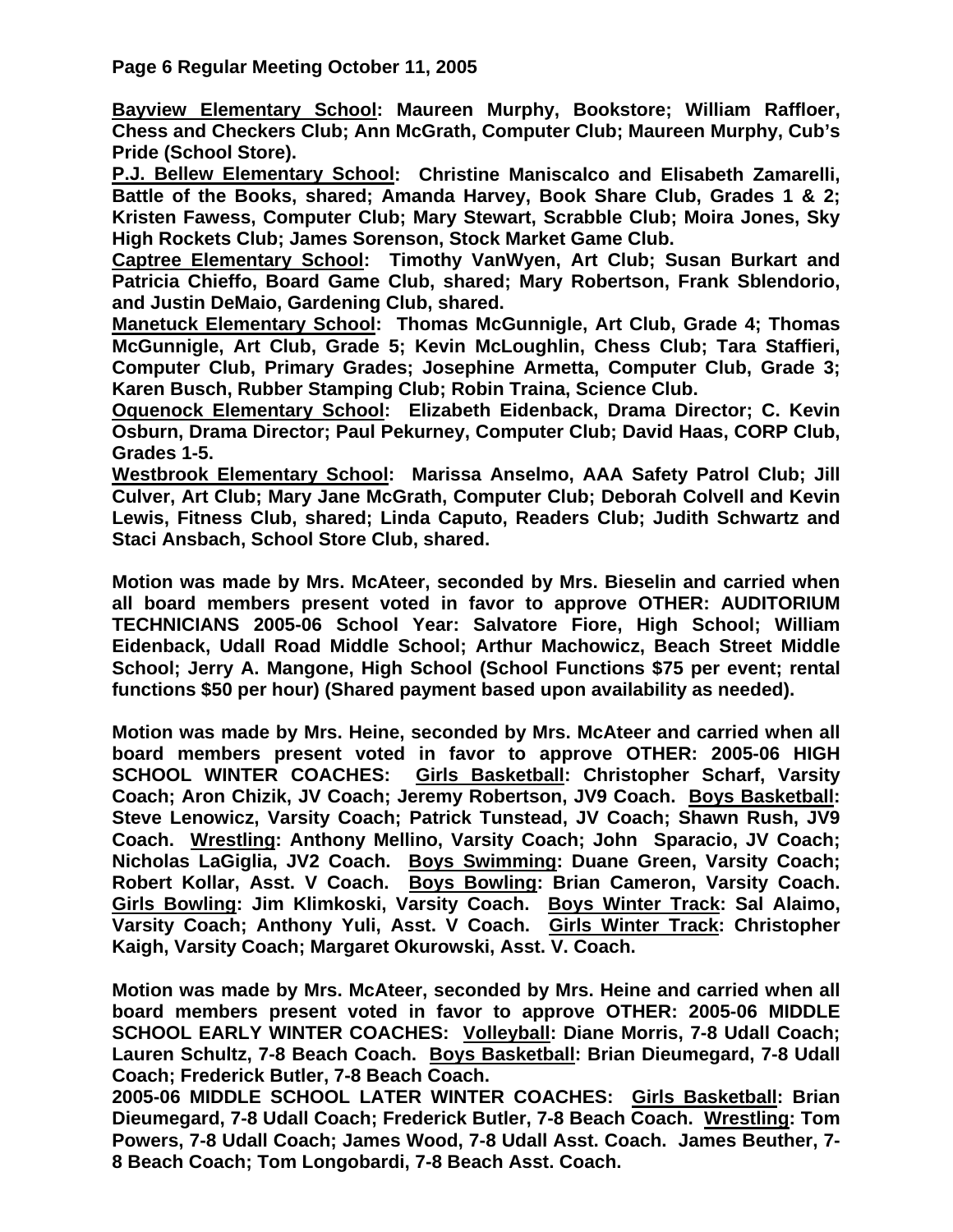## **Page 7 Regular Meeting October 11, 2005**

**CURRICULUM UPDATE: Mr. Stern gave a presentation on Changes in State Testing Program. Questions from the Board were answered. The information will be available on the district's website.** 

**Mr. Micucci reported on the Finance Committee meeting of 10/6. The Finance Committee accepted the warrants as presented by the District's Internal Auditor for submission to the Board. Mr. Micucci also reported on the Buildings & Grounds Committee meeting of 10/6. There were no meetings held this month for: School Board/Student Liaison Committee, Policy Committee, Public Relations, and Health and Wellness Committee. Mrs. Heine reported on Committee on Special Education/Preschool Special Education recommendations re: classification/placement/I.E.P. modifications of students as delineated: CSE ID#: 4018, 4673, 5298, 5246, 5471, 5612, 2698; CPSE ID#: 5696, 21871, 5734, 5739, 5863, 22614, 22621.** 

**The Treasurer's Report for August was presented. Beginning balance was \$11,053,978.40 and ending balance was \$7,957,146.58.** 

**Motion was made by Mr. Micucci, seconded by Mrs. Lipman and carried when all board members present voted in favor to approve budget transfers, as recommended by the Finance Committee.** 

**Motion was made by Mrs. Bieselin, seconded by Mrs. McAteer and carried when all board members present voted in favor to approve bid for Roll Paper Towels. Bid was awarded to I. Janvey & Sons, Inc. for \$51.70/case of 12 Scott #104.** 

**Motion was made by Mrs. Heine, seconded by Mrs. McAteer and carried when all board members present voted in favor to approve the following donations, with thanks: West Islip Boys' Soccer Booster Club \$2220 for warm-ups for Varsity team; Institute of International Education/GE Star Awards \$500; Bayview PTA Donation/Arts in Education \$3240; Bayview PTA Donation/Arts in Education \$2430; Target Donation to the H.S. \$1607.91; Varsity Diving team parent--donation \$250 for hot tub; Chamber of Commerce \$500 for Varsity Kickline bodysuits; Udall Road Middle School Horticultural Club \$1820 for purchase and installation of sod in the courtyard at Udall; Bayview PTA \$1296. grant for trees; purchase and installation of message sign at Westbrook Elementary School from family of Genevieve Messina \$4750.** 

**Motion was made by Mr. Micucci, seconded by Mrs. Lipman and carried when all board members present voted in favor to approve surplus equipment, and to dispose of as Business Office sees fit: #402 Chevy, plate #K38709, VIN #2G1AW19X6G1128341.** 

**PRESIDENT'S REPORT: New York State School Boards Association proposed bylaws and amendments discussed. Mrs. Lipman, who is voting delegate, discussed proposed resolutions. Motion was made by Mr. Micucci, seconded by Mrs. Heine and carried when all board members present voted in favor to give Mrs. Lipman the board's vote of confidence to vote on resolutions on behalf of the board at NYSSBA Convention.**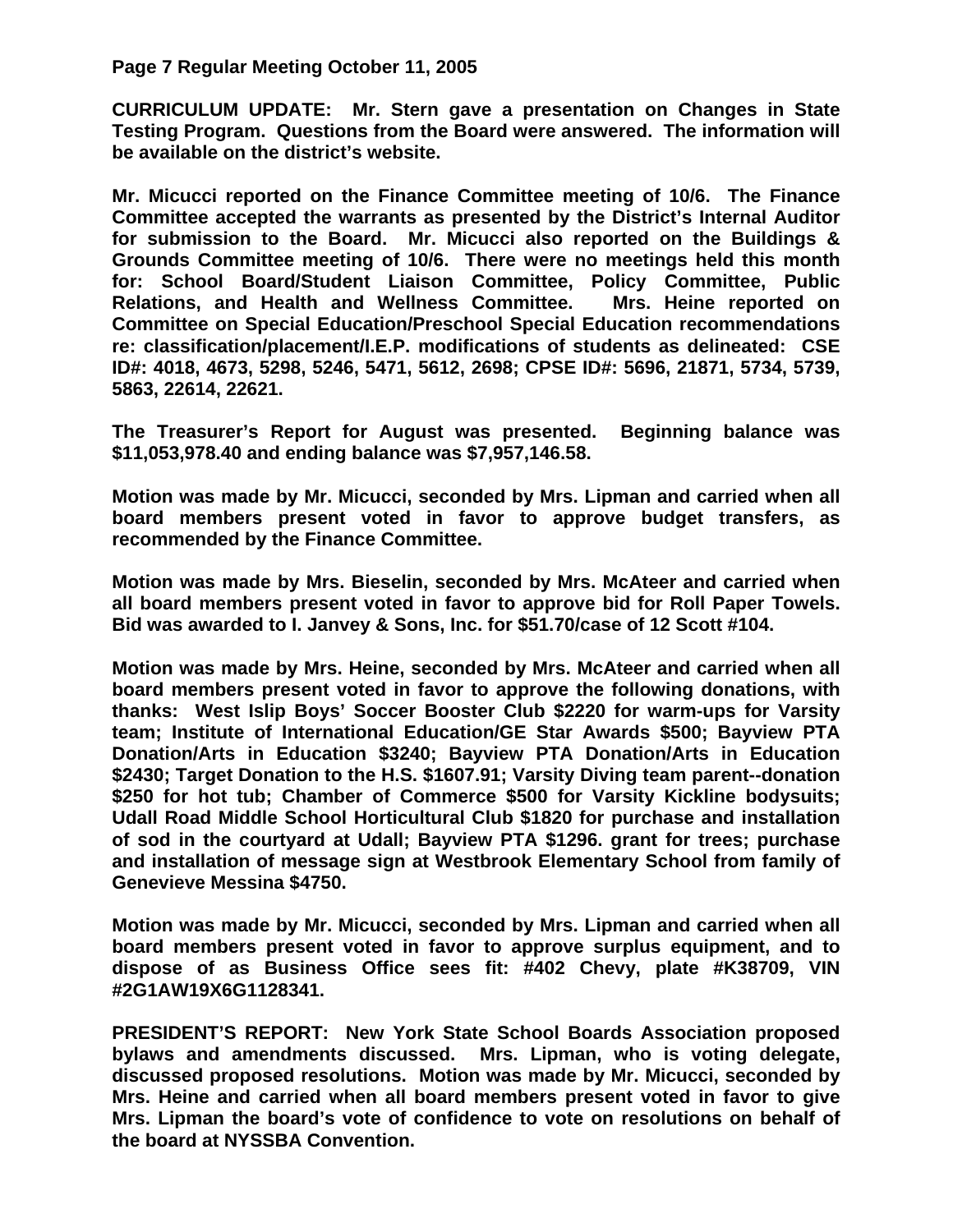**Page 8 Regular Meeting October 11, 2005** 

**SUPERINTENDENT'S REPORT: Motion was made by Mrs. Bieselin, seconded by Mrs. Lipman and carried when all board members present voted in favor to approve Goals and Objectives for 2005-06 school year, as revised.** 

**NOTICES/REMINDERS: PAWS Gala honoring Tony Mellino and Angie Carpenter has been postponed until January.** 

**OTHER ITEMS FOR BOARD MEMBERS INFO: Mrs. Lipman and Mrs. Heine attended annual REFIT dinner. Goals and a mission statement of REFIT were approved, along with election of new officers for 2005-06 year. New President of NYSUT said the priorities of NYSUT for the next year will be focused on seeing that school budgets are passed. Mrs. Heine asked the board to consider an addition to the Code of Conduct regarding cell phones with pictures; legal ramifications; discipline of student and legal liability to parent. The Health and Wellness newsletter will address cell/picture phone use in school with regard to Code of Conduct. Mrs. Heine attended academy for new school board members on September 16-18 and said that the board's role is changing--it is much more hands-on, with a strong focus on board members being aware of finances.** 

**"An Invitation to the Public" was held, with four residents speaking. Subjects of concern have been recorded in log.** 

**Motion was made by Mr. Micucci, seconded by Mrs. Heine and carried when all board members present voted in favor to adjourn to Executive Session at 10:02 PM for the purpose of discussing personnel, negotiations and/or litigation.** 

**Meeting reconvened at 12:00 AM on motion made by Mr. Micucci, seconded by Mr. Pastore and carried when all board members present voted in favor.** 

**Motion was made by Mr. Pastore, seconded by Mrs. McAteer and carried when all board members present voted in favor to authorize Board President to sign Letter of Engagement with R.S. Abrams & Co. LLP for auditing services.** 

**Motion was made by Mrs. McAteer, seconded by Mrs. Bieselin and carried when all board members present voted in favor, except Mrs. Heine and Mr. Micucci who were opposed, to approve teacher Judy Warren's daughter's attendance at West Islip High School on tuition basis, subject to review by district's attorneys.** 

**Meeting adjourned at 12:02 AM on motion by Mr. Micucci, seconded by Mrs. Lipman and carried when all board members present voted in favor.** 

 **Respectfully submitted by** 

 **Carolyn J. Cross District Clerk** 

**All correspondence, reports or related materials referred to in these minutes are on file in the District Office.**